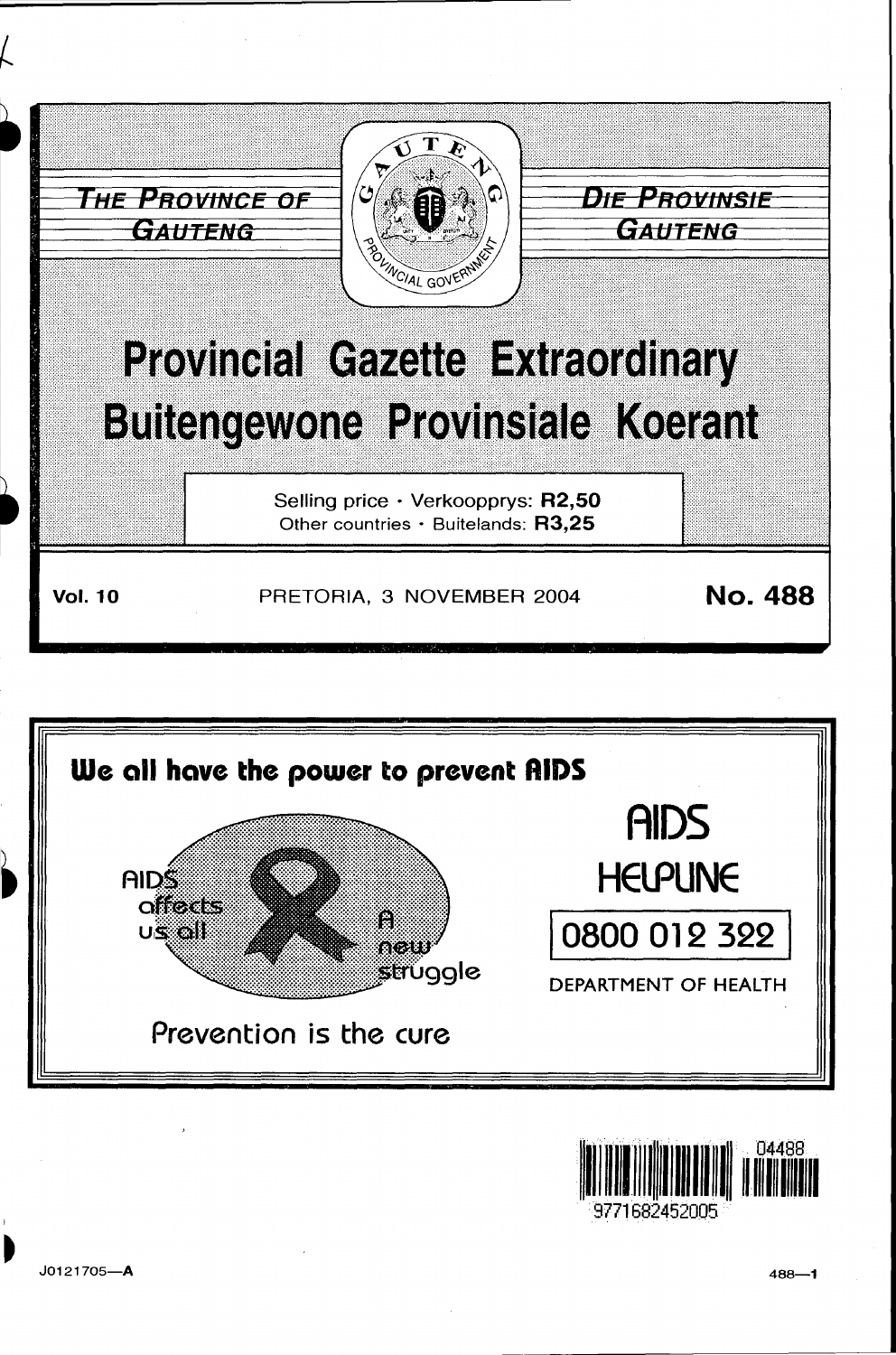# **CONTENTS • INHOUD**

| No.  |                                                                                                                | Page<br>No. | Gazette<br>No. |
|------|----------------------------------------------------------------------------------------------------------------|-------------|----------------|
|      | <b>LOCAL AUTHORITY NOTICES</b>                                                                                 |             |                |
| 2423 | Town-planning and Townships Ordinance (15/1986): Ekurhuleni Metropolitan Municipality: Declaration as approved |             |                |

|  | 488 |
|--|-----|
|  | 488 |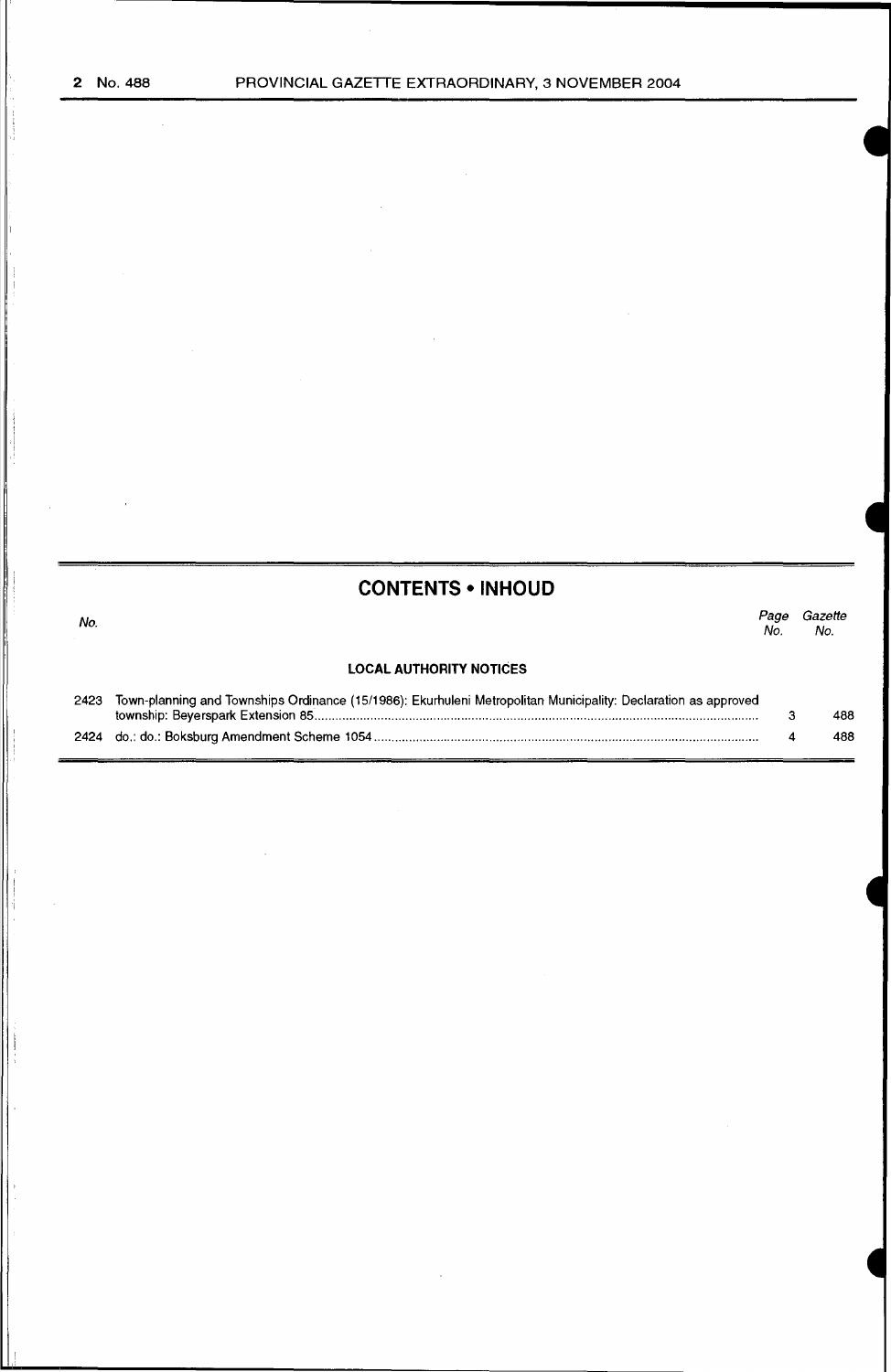# **LOCAL AUTHORITY NOTICES**

# **LOCAL AUTHORITY NOTICE 2423**

# EKURHULENI METROPOLITAN MUNICIPALITY

# DECLARATION AS APPROVED TOWNSHIP

In terms of the provision of section 103(1) of the Town-planning and Townships Ordinance, 15 of 1986, the Ekurbuleni Metropolitan Municipality hereby declares Beyerspark Extension 85 Township, situated on Portion 754 (a portion of Portion 187) of the Farm Klipfontein 83-IR, to be an approved township, subject to the conditions set out in the Schedule hereto;

# **SCHEDULE**

CONDITIONS UNDER WHICH THE APPLICATION MADE BY LAURENCE JOHN WEBER (HEREIN REFERRED TO AS THE TOWNSHIP OWNER) IN TERMS OF THE PROVISIONS OF THE TOWN-PLANNING AND TOWNSHIPS ORDINANCE, 1986 (ORDINANCE 15 OF 1986) FOR PERMISSION TO ESTABLISH A TOWNSHIP ON PORTION 754 (A PORTION OF PORTION 187) OF THE FARM KLIPFONTEIN 83 IR, GAUTENG, HAS BEEN APPROVED

## 1.1 NAME

# 1. CONDITIONS OF ESTABLISHMENT

The name of the township shall be "Beyerspark Extension 85".

# 1.2 DESIGN

The township shall consist of erven and a street as indicated on General Plan SG No. 2059/2003.

1.3 DISPOSAL OF EXISTING CONDITIONS OF TITLE

All erven shall be made subject to existing conditions and servitudes, if any, including the reservation of rights to minerals, but excluding the public right of way, 9, 45 metres wide as indicated by the letters a-b-C-D on the diagram S.G No. A137/38 annexed to Deed of Transfer No. 4859/1938 dated 22<sup>nd</sup> March 1938, which does not effect the Township.

#### 1.4 OBLIGATIONS IN REGARD TO ENGINEERING SERVICES.

The township owner shall within such period as the local authority may determine, fulfill his obligations in respect of the provision and the installation of systems therefore, as well as the construction of the roads and storm water drainage system as previously agreed upon between the township owner and the local authority.

1.5 ENDOWMENT

The township owner shall, in terms of the provisions of Section 98(2) and (3) of the Town Planning and Townships Ordinance, 1986, pay to the local authority as endowment R52 500.00 which amount shall be used by the local authority for the provision of parks and / or open spaces.

Such endowment shall be payable in terms of the provisions of section 81 of the said Ordinance read with section 95 thereof

1.6 ACCESS

Ingress to the township and egress from the township shall be restricted to a single ingress and egress point along Veldenia Street via erf 1521.

### 1.7 ACCEPTANCE AND DISPOSAL OF STORM WATER.

The township owner shall, at it's cost, arrange for the drainage of the township to fit in with that of Veldenia Street and for all storm water running or being diverted from the mentioned road to be received and disposed of to the satisfaction of the local authority.

- 1.8 REMOVAL OR REPLACEMENT OF MUNICIPAL SERVICES. If, by reason of the establishment of the township, it should become necessary to remove or replace any existing municipality services, the cost thereof shall be borne by the township owner.
- 1.9 DEMOLITION OF BUILDINGS AND STRUCTURES.

The township owner shall at its own expense cause all existing buildings and structures to be demolished to the satisfaction of the local authority, when required by the local authority to do so.

# 2. CONDITIONS OF TITLE

The erven shall be subject to the following conditions inposed by the local authority in terms of the provisions of the Town-Planning and Township Ordinances 1986.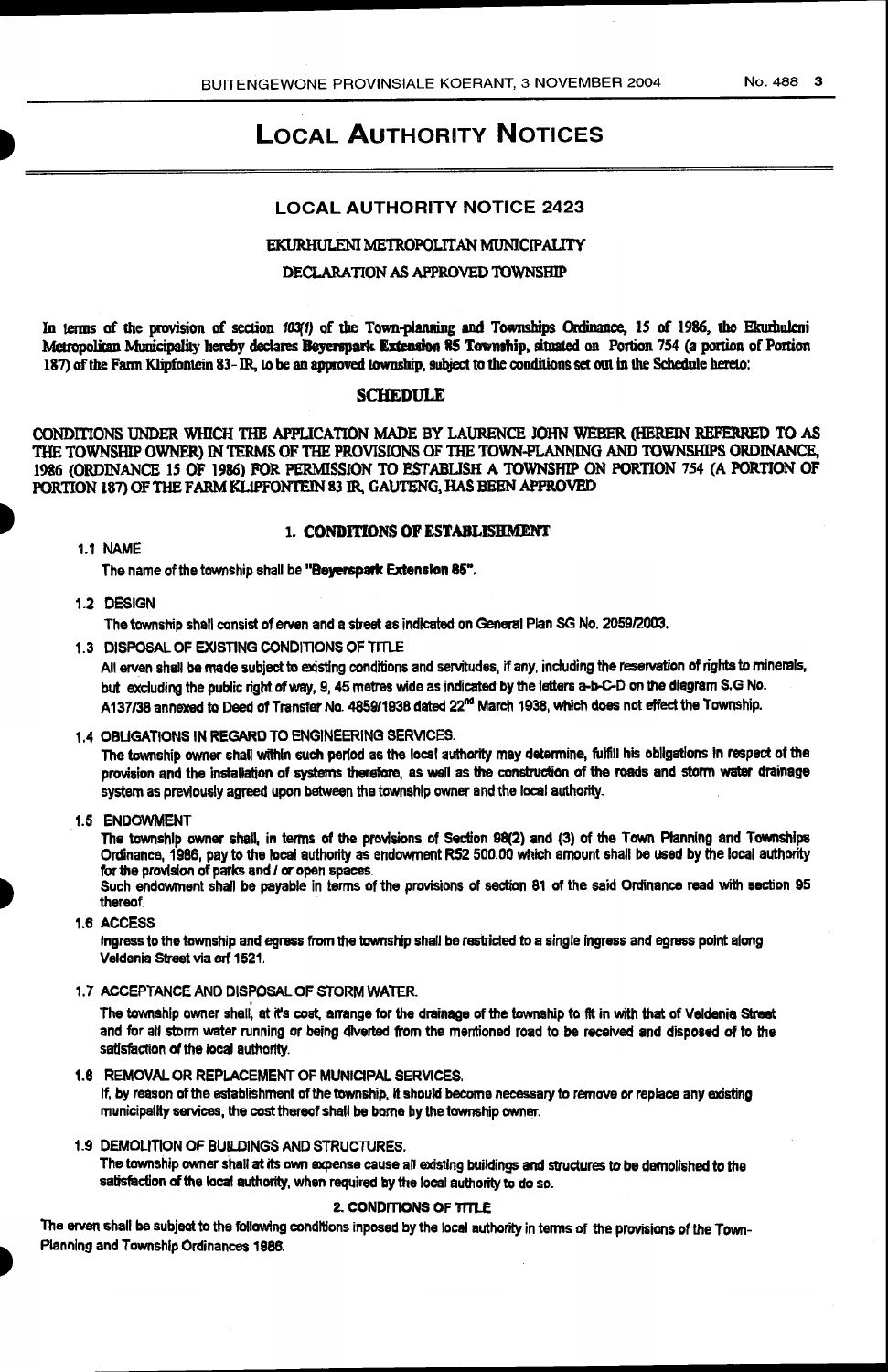- 2.1 All erven except erf 1521 (Private Road)
	- (a) The en is subject to a servitude, 2 metres wide, in favour of the local authority, for sewerage and other municipal purposes, along any two boundanes other than a street boundary, and in the case of a panhandle erf, an additional servitude for municipal purposes 2 metres wide across the access portion of the erf, when required by the local authority. Provided that the local authority may dispense with any such servitude.
	- (b) No building or other structure shall be erected within the aforesaid servitude area, and no large-rooted trees shall be planted within the area of such servitude, or within 2 metres thereof.
	- (c) The local authority shall be entitled to deposit temporarily on the land adjoining the aforesaid servitude, such material as may be excavated by it during the course of the construction, maintenance or removal of such sewerage mains and other works as it, in its discretion, may deem necessary, and shall further be entitled to reasonable access to the said land for the aforesaid purposes, subject to any damage done during the process of the construction, maintenance or removal of such sewarage mains and other works, being made good by the local authority.
	- (d) The erf may not be transferred without the prior written consent of the section 21 company, or the universitas personarum (home owners association)

## 2.2 Erf 1521 (Private Road)

- (a) The en is subject to a right-of-way servitude in favour of erven 1513 up to and including erf 1520 in the township.
- (b) The entire ent is subject to a servitude for sewerage, water reticulation, electrical purposes (excluding street lights) and other municipal purposes in favour of the local authority.

# **LOCAL AUTHORITY NOTICE 2424**

## NOTICE OF APPROVAL

#### **EKURHULENI METROPOLITAN MUNICIPALITY**

#### **BOKSBURG AMENDMENT SCHEME 1064**

The Elarhuleni Metropolitan Municipality hereby, in terms of the provisions of section 125 (1) of the Town-planning and Townships Ordinance, 1986, declares that it has adopted an amendment scheme being an amendment of the Boksburg Townplanning Schame, 1991, relating to the land included in Beyerspark Extension 85 Township.

A copy of the said town-planning scheme as adopted is open for inspection at all reasonable times at the office of the Area Manager. Development Planning, Civic Centre, Boksburg, and the office of the Head of Development Planning and Local Government, Gauteng Provincial Government, Johannesburg.

The said amendment scheme is known as Boksburg Amendment Scheme 1054

#### **PAUL MAVI MASEKO, City Manager**

Civic Centre, Boksburg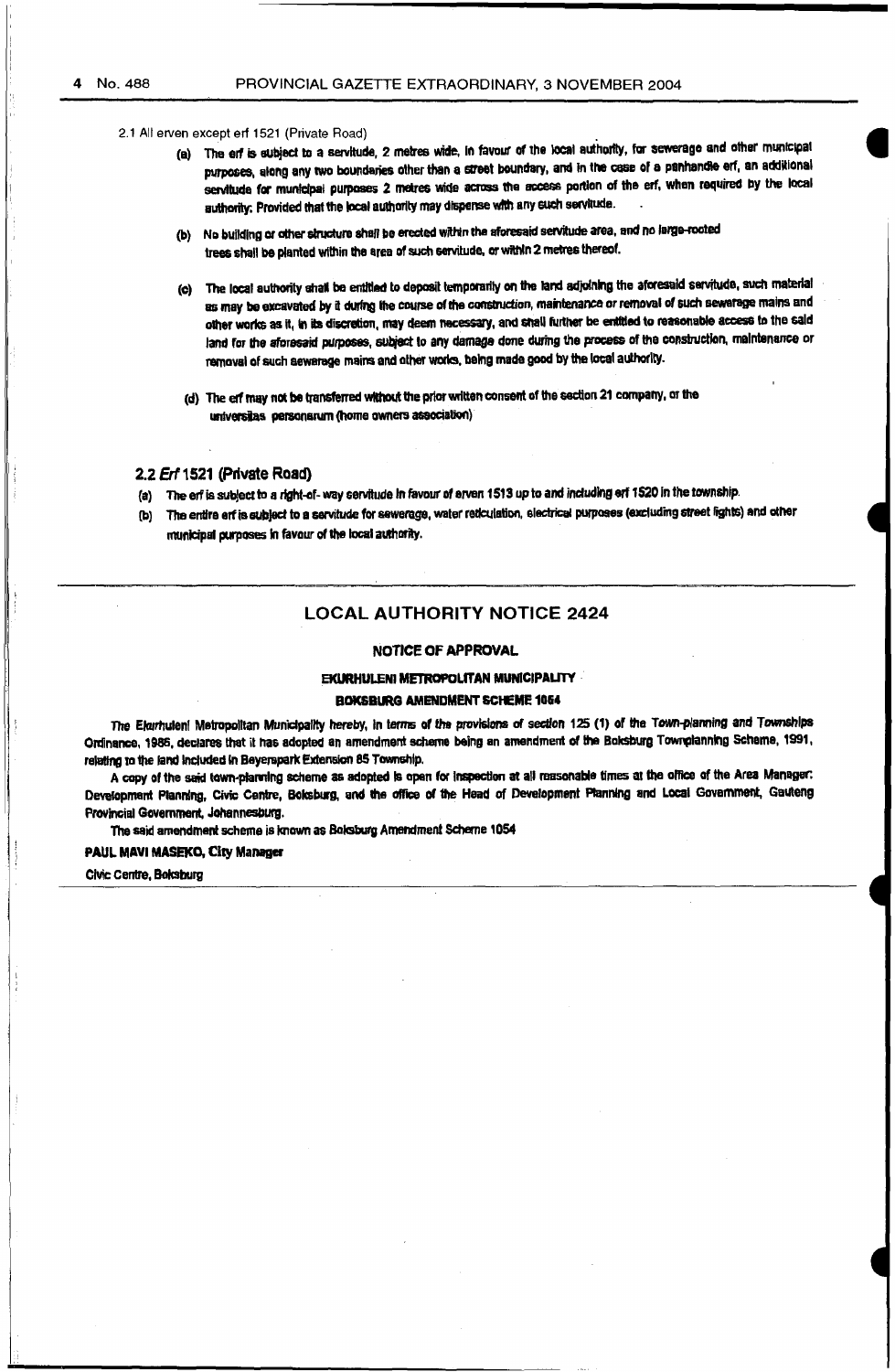# **EKURHULENI METROPOLITAANSE MUNISIPALITEIT**

## **VOORGESTELDE DORP BEYERSPARK UITBREIDING 85**

#### **VERKLARING TOT GOEDGEKEURDE DORP**

ingevolge die bepalings van artikel 103 (1) van die Ordonnansie op Dorpsbeplanning en Dorpe, 1986, verklaar die Ekurhuleni Metropolitaanse Munisipaliteit hierby dat die Dorp Beyerspark Uitbreiding 85, gelee op Gedeelte 754 ('n gedeelte van Gedeelte 187) van die Plaas Klipfontein 83 IR, tot 'n goedgekeurde dorp, onderworpe aan die voorwaardes uiteengesit in die bygaande bylae.

# **BYLAE**

VOORWAARDES WAAROP DIE AANSOEK GEDOEN DEUR LAURENCE JOHN WEBER (HIERNA DIE DORPSEIENAAR GENOEM) INGEVOLGE DIE BEPALINGS VAN DIE ORDONNANSIE OP DORPSBEPLANNING EN DORPE, 1986 (ORDONNANSIE 15 VAN 1986), OM TOESTEMMING OM 'N DORP OP GEDEELTE 754 ('N GEDEELTE VAN GEDEELTE; 187) VAN DIE PLAAS KLIPFONTEIN 83 IR, GAUTENG, TE STIG, TOEGESTAAN IS.

#### **1. STIGTINGSVOORWAARDES**

## 1.1 NAAM

Die naam van die dorp is "Beverspark Ultbreiding 85".

# .1.2 ONTWERP

Die dorp bestaan uit die erwe en die straat soos aangedui op Aigernene Plan SG Nr. 2059/2003. .

# 1.3 BESKIKKING OOR BESTAANDE TITELVOORWAARDES

Alle erwe sal onderwarpe gemaak word aan bestaande titelvoorwaardes en serwituut, indien enige, met inbegrip van die voorbehoud van die regte op minerale, maar uitgesonderd die openbare reg van weg, 8,45 meter wyd soos annoedui deur die letters a/b/C/D op diagram S.G. Nr. A137/38 by akte van transport 4859/1938 gedateer 22 Maart 1938 aangeheg, wat nie die dorp affekteer nie..

# 1.4 VERPLIGTING MET BETREKKING TOT INGENIEURSDIENSTE

Die dorpseienaar moet, binne sodanige tydperk as wat die plaaslike bestuur mag bepaal, sy verpligtinge met betrekking tot die voorsiening en installering van ingenieursdienste, soos voorheen ooreengekom tussen die dorpseienaar en die plaaslike bestuur, nakom

# 1.5 BEGIFTIGING

Die dorpseienaar moet in terme van artikel 98(2) en (3) van die Ordonnansie op Dorpsbeplanning en Dorps, 1986, R52 500.00 synde begiftiging aan die plaaslike bestuur betaalbaar wat deur die plaaslike bestuur aangewend sal word vir die verskaffing van parke en of openbare ruimtes.

Die begiftiging is betaalbaar in terme van artikel 81 van die genoemde Ordonnansie gelees met artikel 95 daarvan,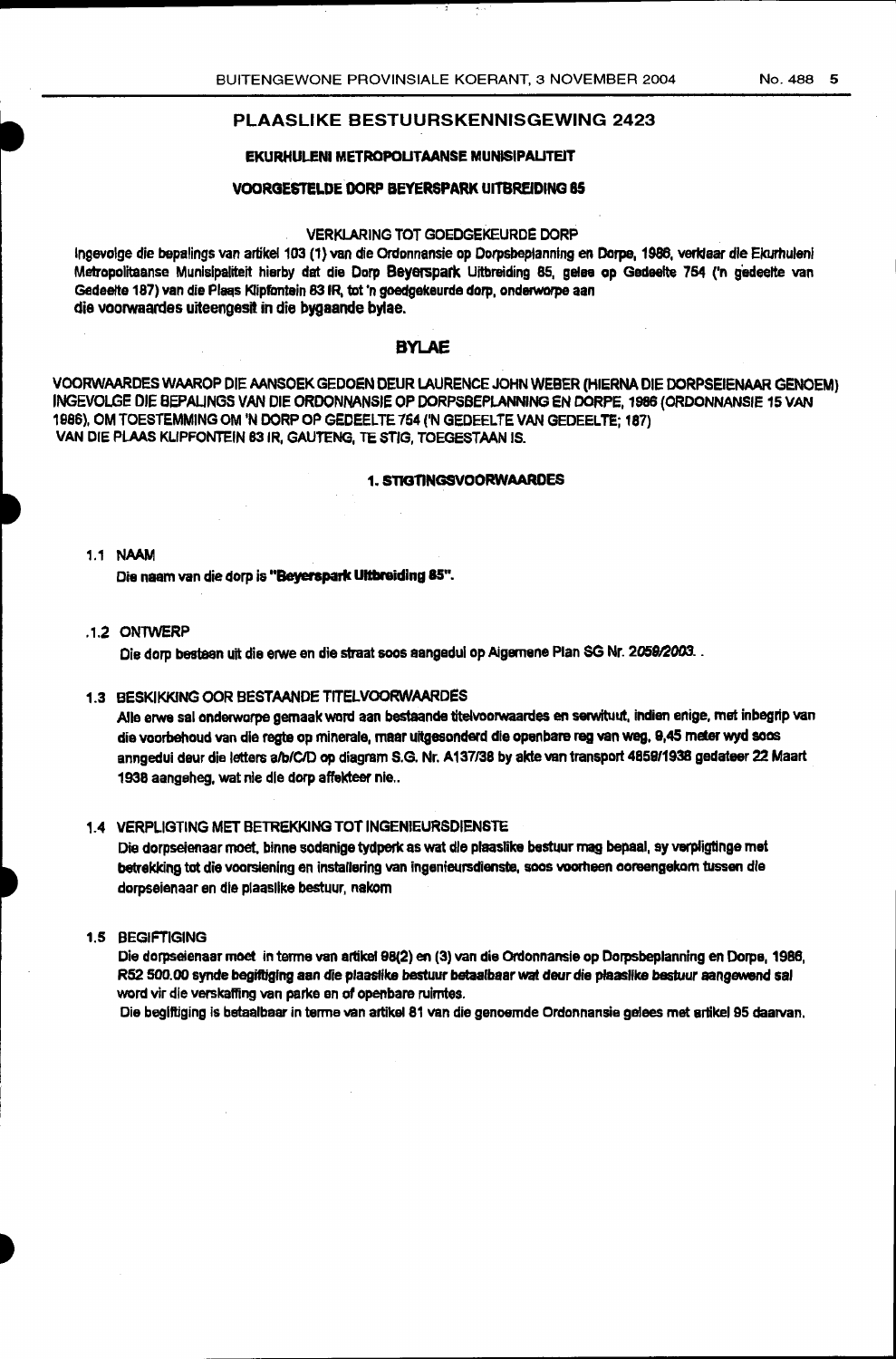#### 1.6 TOEGANG

Toegang tot die dorpsgebiecl en uitgang vanaf die dorpsgebied sal beperk word tot n enkele ingang en uttgang. In VeldeniaStraat via erf 1521.

# 1.7 ONTVANGS EN VERSORGING VAN STORMWATER:

Ole dorpseienaar moet die stormwater dreinering van die darp so reel dat dit in pas by die van Veldeniastreat en vir aile stormwater vanaf die gemelde pad daaroor beskik tot bevrediging van die plaaslike bestuur.

#### 1.8 SLOPING VAN GEBOUE OF STRUKTURE

Die dorpseienaar moet op eie koste aile bastaande geboue en strukture laat sloop tot bevredlging van die plaasllke bestuur wanneer die plaaslike bestuur dit verlang.

## 1.9 VERWYDERING OF VERVANGING VAN MUNISIPALE DIENSTE

Indien dit, as gevolg van die stigting van die dorp, nodig word om enige bestaande munisipale dienste te verwyder of te vervang, most die koste daarvan deur die dorpseienaar gedra word.

#### **2. TITELVOORWAARDES**

Die erwe is onderworpe aan die volgende voorwaardes, opgele deur die plaaslike bestuur ingevolge die bepalings van die Ordonnansie op Dorpsbeplanning en Oorpe, 1986: ·

# 2.1 Alle erwe behalwe erf 1521 (privaat pad)

- (a) Die erf is ondeiworpe aan 'n serwitUut, 2 meter breed, vir riolerings- en ander munisipale doeleindes, ten gunste van die plaaslike bestuur, langs enige twee grense; ultgesonderd 'n straatgrens en in die geval van 'n pypsteelerf, 'n addisionele serwituut vir munisipale doeleindes, 2 meter wyd oar die toegangsgedeelte van die erf, indien en wanneer verlang deur die plaaslike bestuur: Met dien verstande dat die plaaslike bestuur van enige sodanige serwituut mag afslen.
- (b) Geen geboue of ander strukture mag binne die voorgemelde serwituutgebled opgerig word nie en geen grootwortelbome mag binne die gebied van sodanige serwituut of binne 'n afstand van 2 meter daarvan geptant word nie.
- (e) Ole plaasllke bestuur is geregtig om enlge materiaal wat deur hom uitgegrawe word tydens die aanleg, onderhoud of verwydering van sodanige rioolhoofpypleidings en ander werke wat hy volgens goeddunke noodsaaklik ag, tydelik te plaas op die grond wat aan die voormelde serwituut grens; en voorts is die plaslike bestuur geregtig tot redilke toegang tot genoemde grond vir die voormelde doel, onderworpe daaraan dat die plaasllke bestuur enlge skade vergoed wat geduurende die aanleg, onderhoud of verwydering van sodanige rioolhoofpypleidings en ander werke veruorsaak mag word.
- (d) Die erf mag nie sonder die voorafverkree geskrywe toestemming van die artikel 21 maatskapy, of die uiniversitas personarum (huis eienaars vereeniging) getransporteur word nie.
- (e) Die erf is geregtig op n reg-van-weg serwituut oar erf 1521(privaat pad) In die dorp.
- 2.2 Erf 1521 (privaat pad)
- (a) Die Erf is onderworpe aan n reg-wn-weg serwituut ten gunste van Err 1513 tot en ingesluitende Erf 1520 in die Dorp.
- (b) Die hele Erf is onderworpe van n serwituut vir rtool, water retikUiasie-; elektrisse doeleindes (straatllgte uitgesluit) en ander munisipale doeleindes ten gunste van die plaaslike bestuur.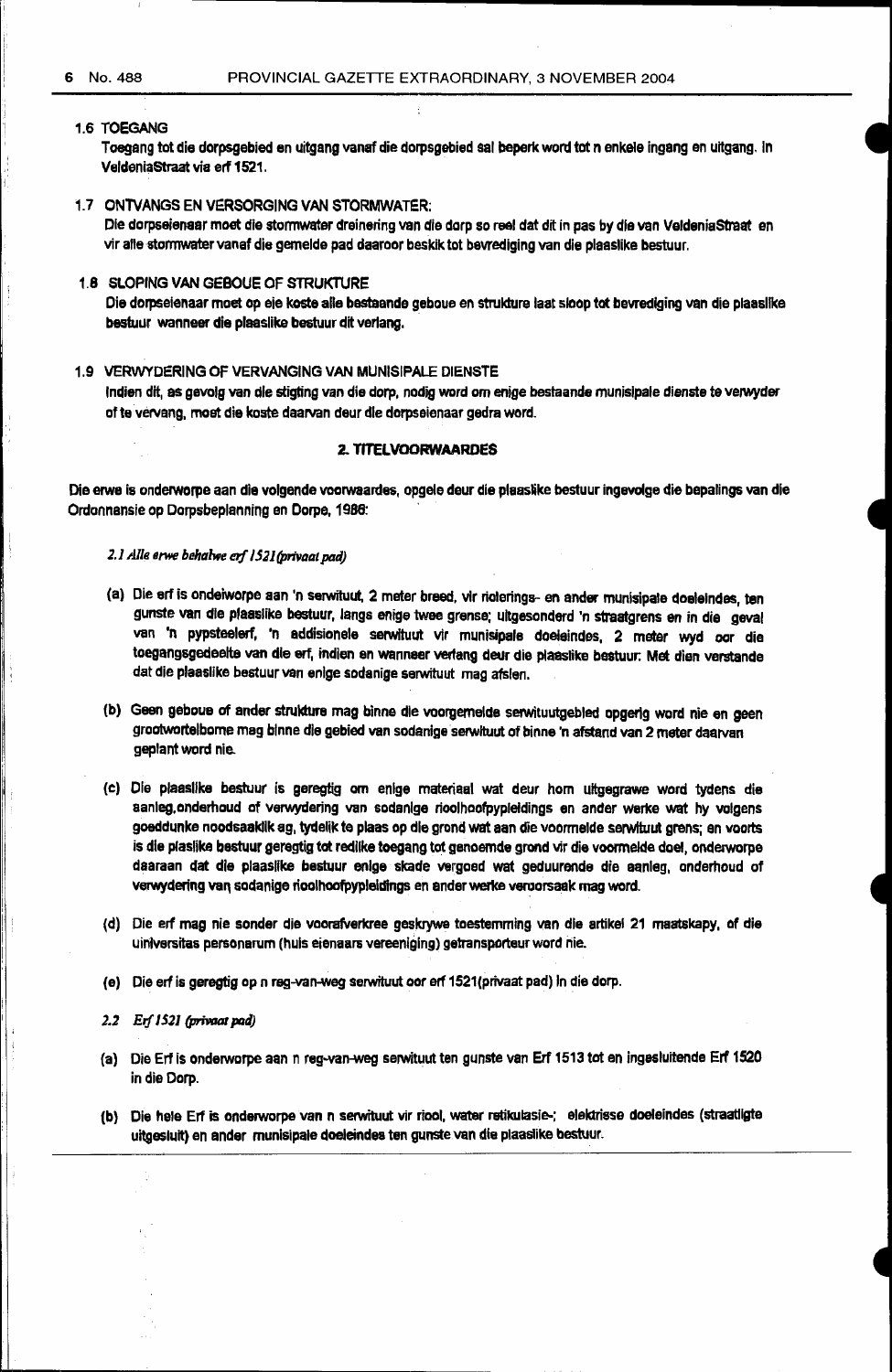يحرجوا

للأمراض وأو

-31

 $\sim$ 

्र

 $\mathcal{F}\left( \mathcal{F}\right)$  .

.<br>..

# PLAASLIKE BESTUURSKENNISGEWING 2424

# KENNIS VAN GOEOKEURING. EKURHULENI METROPOUTAANSE MUNISIPAUTEIT BOKSBURG-WYSIGINGSKEMA 1054

Die Ekurhuleni Metropolltaanse Munisipallteit verklaar hiermee, ingevolge die bepalings van artikel 125 (1) van die Ordonnansie op Dorpsbeplanning en Dorpe, 1986, dat dit 'n wysigingskema van die Boksburg Dorpsbeplanningskema 1991, wat betrekking het op die grand ingesluit in die dorp Beyerspark Uitbreiding 85 aanvaar het.

'n Afskrif van die gemelde dorpsbeplanningskema soos aanvaar, le te alle redelike tye ter insae in die kantoor van die Area Bestuurder. Ontwikkellngsbeplanning, Burgersentrum, Boksburg, en die kantoor van die Hoof van Oepartement, Oepartement Ontwikkelingsbeplanning en Plaaslike Regering, Gauteng Provinsiale Regering, Johannesburg.

Die gemelde wysigingskema staan bekend as Boksburg-wysigingskema 1054

# PAUL MAVI MASEKO, Stadsbestuurder

Burgersentrum, Boksburg